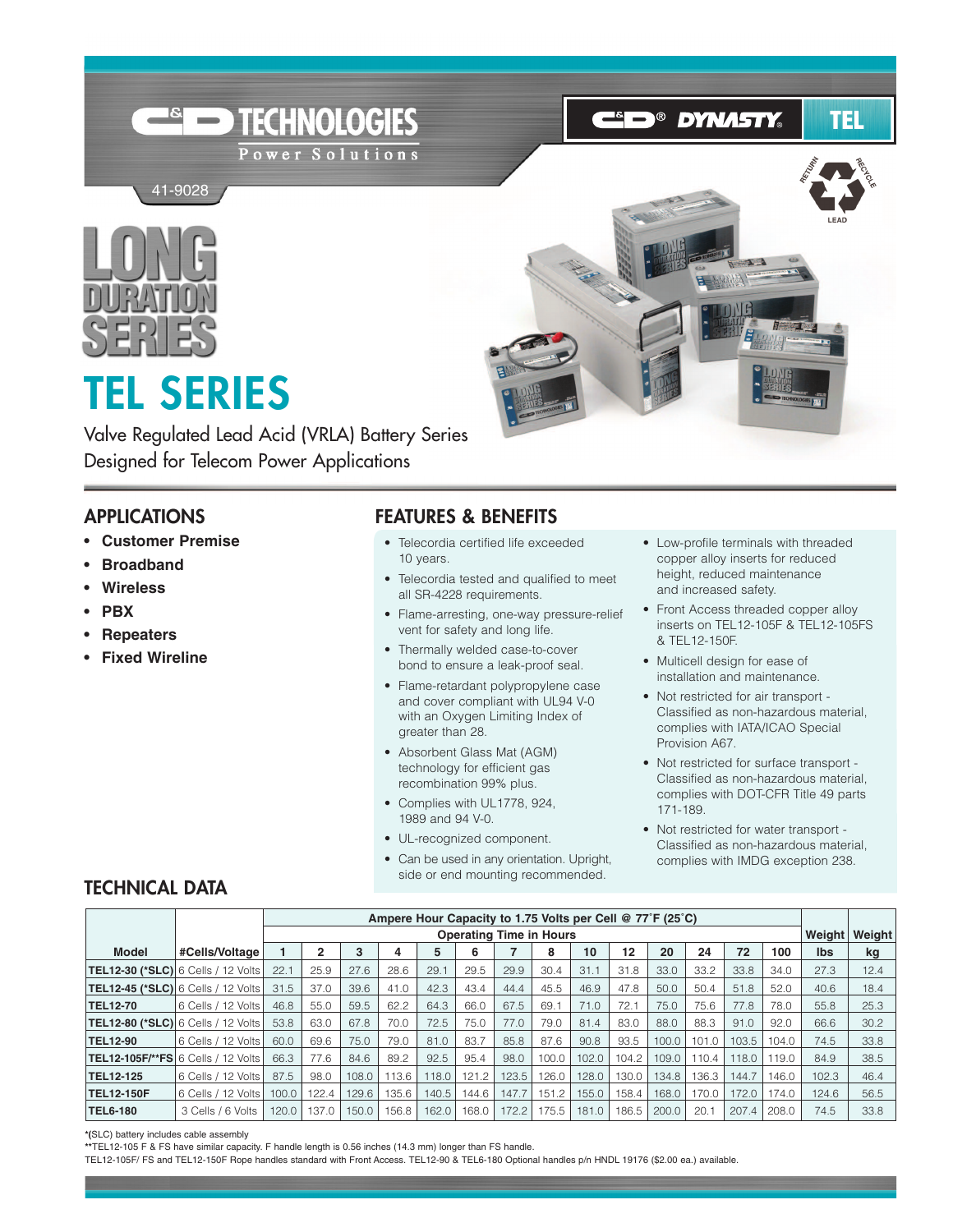

**CID<sup>®</sup> DYNASTY** 

TEL

#### **SPECIFICATIONS**

| <b>Operating Temperature Range</b><br>with temperature compensation                                 | Discharge: -40°F (-40°C) to +160°F (71°C)<br>Charge: -10°F (-23°C) to +140°F (60°C)                                                                                                                                                                                                                                           |
|-----------------------------------------------------------------------------------------------------|-------------------------------------------------------------------------------------------------------------------------------------------------------------------------------------------------------------------------------------------------------------------------------------------------------------------------------|
| <b>Nominal Operating Temperature Range</b>                                                          | +74°F (23°C) to +80°F (27°C)                                                                                                                                                                                                                                                                                                  |
| <b>Recommended Maximum Charging</b><br><b>Current Limit</b>                                         | C/5 amperes @ 20 Hr rate                                                                                                                                                                                                                                                                                                      |
| Electrolyte                                                                                         | Absorbed 1.300 SG $H^2SO_4$                                                                                                                                                                                                                                                                                                   |
| <b>Float Charging Voltage</b>                                                                       | 13.5 to 13.8 average per 12V unit (6.75 to 6.90 per 6V unit) @ 77°F (25°C)                                                                                                                                                                                                                                                    |
| <b>Maximum AC Ripple (Charger)</b>                                                                  | 0.5% RMS or 1.5% P-P of float charge voltage recommended for best results.                                                                                                                                                                                                                                                    |
| <b>Self Discharge</b>                                                                               | Up to 6 months at $77^{\circ}F(25^{\circ}C)$ then a freshening charge is required. Batteries stored at<br>temperatures greater than +77°F (25°C) will require recharge sooner than batteries stored<br>at temperatures less than +77°F (25°C). See C&D Brochure 41-7272, Self-Discharge and<br>Inventory Control for details. |
| <b>Equalize charge or Freshening Charge</b><br>at Installation (24 hours maximum)                   | 14.40 to 14.80 VDC average per 12V unit @ 77°F (25°C) (7.20 to 7.40 VDC per 6V unit.)                                                                                                                                                                                                                                         |
| <b>Terminal: Inserted</b>                                                                           | Threaded copper alloy insert terminal to accept:<br>10-32 UNF % inch long screws for (TEL12-30 & TEL12-30SLC) & (TEL12-45 & TEL12-45SLC)<br>1/4-20 UNC % inch long screws for (TEL12-70, TEL12-80, TEL12-80SLC, TEL12-90,<br>TEL12-105F, TEL12-105FS, TEL12-125 & TEL12-150F, TEL6-180)                                       |
| <b>Inserted Copper Alloy Terminal</b><br><b>Hardware Initial Torque</b><br>(Annual Re-Torque @ 80%) | 25 in.-lbs. (2.8 N-m) (TEL12-30 & TEL12-30SLC) and (TEL12-45 & TEL12-45SLC)<br>110 in.-lbs. (12.4 N-m) (TEL12-70, TEL12-80, TEL12-80SLC, TEL12-90, TEL12-105F,<br>TEL12-105FS, TEL12-125 & TEL12-150F, TEL6-180)                                                                                                              |
| Inter-unit connector provided with<br>TEL12-105F/ FS and TEL12-150F                                 | Part Number - 150-24732                                                                                                                                                                                                                                                                                                       |
| <b>Terminal Protectors:</b>                                                                         | UL94 V0 Terminal protectors available                                                                                                                                                                                                                                                                                         |

#### **DIMENSIONS**



**Note:** All dimensions are for reference only. Lug & hardware dimensions not included. Contact a C&D Representive for additional dimension information.\*(SLC) battery includes cable assembly<br>TEL12-105F, TEL12-105FS & TEL 12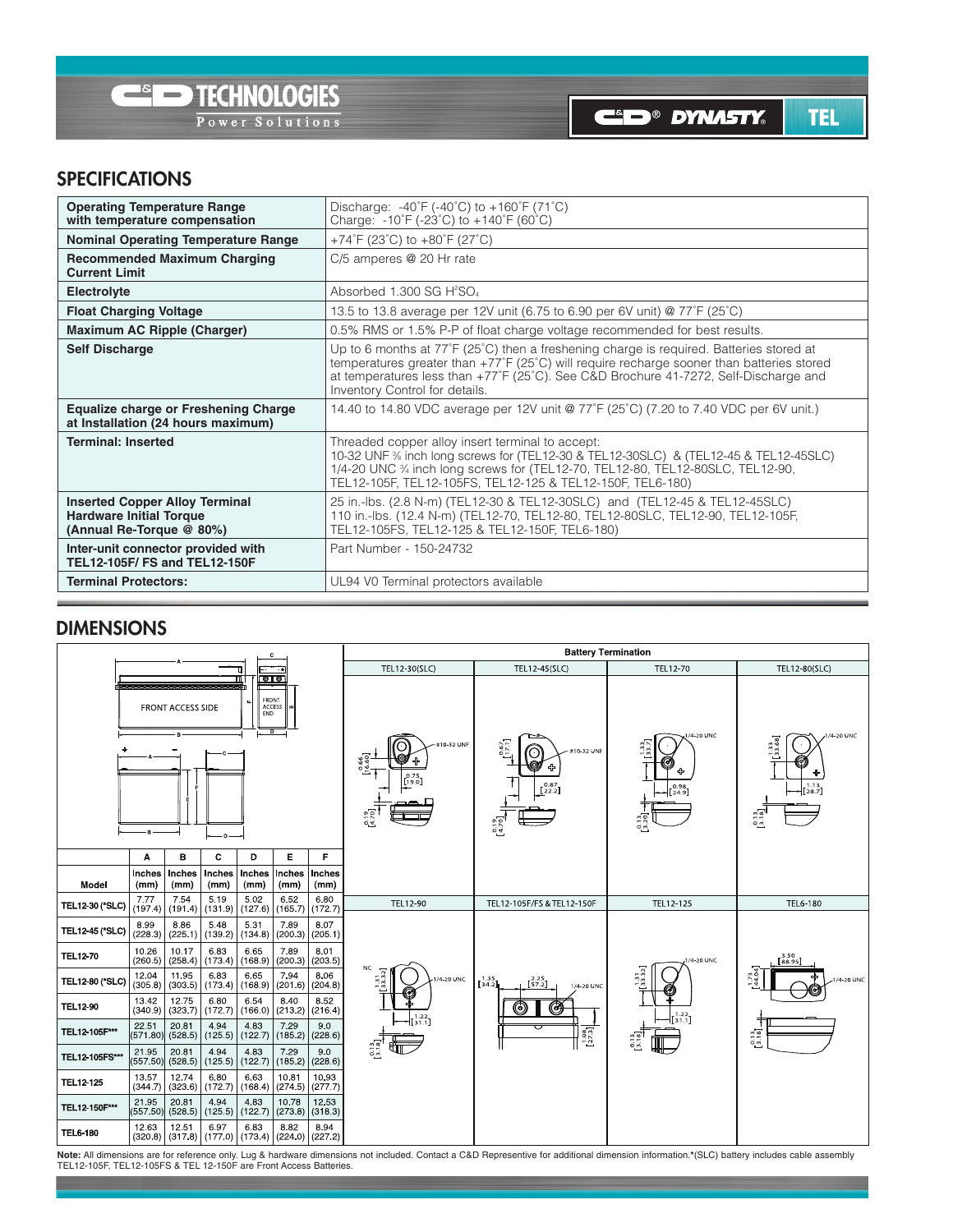

**CID<sup>®</sup> DYNASTY TEL** 

#### **TEL12-30 (\*SLC) SPECIFICATIONS**

**\* TEL12-30 SLC CABLE CONNECTORS ARE RATED FOR ONLY 11 AMPS DISCHARGE**

| <b>Battery Capacity</b>  | <b>Battery Capacity</b>                   | <b>Maximum Discharge</b><br><b>Current</b> | <b>Short Circuit</b><br>Current | <b>Ohms Impedance</b><br>60 Hz ( $\Omega$ ) |
|--------------------------|-------------------------------------------|--------------------------------------------|---------------------------------|---------------------------------------------|
| 30.5 Ah @ 8 hour rate to | IEC Rating: $29.1$ Ah $@$                 | 500 Amperes                                | 2150 Amperes                    | 0.0100                                      |
| 1.75 v/c @ 77°F (25°C)   | 10 hour rate to 1.80 v/c<br>@ 68°F (20°C) | $(*SLC-11 \, Amps)$                        | @ 0.1 Second                    | Ohms                                        |

#### **TEL12-30 & TEL12-30SLC RATINGS**

| <b>End Point</b>   |       |                                                       |      |      |      |      |      |      | Constant Current Discharge Ratings - Amperes @77°F(25°C) |       |       |       |       |        |  |  |
|--------------------|-------|-------------------------------------------------------|------|------|------|------|------|------|----------------------------------------------------------|-------|-------|-------|-------|--------|--|--|
| <b>Volts/Cells</b> |       | <b>Operating Time to End Point Voltage (in hours)</b> |      |      |      |      |      |      |                                                          |       |       |       |       |        |  |  |
|                    | 1.00  | 2.00                                                  | 3.00 | 4.00 | 5.00 | 6.00 | 7.00 | 8.00 | 10.00                                                    | 12.00 | 20.00 | 24.00 | 72.00 | 100.00 |  |  |
| 1.75               | 22.10 | 12.95                                                 | 9.20 | 7.15 | 5.82 | 4.92 | 4.27 | 3.80 | 3.11                                                     | 2.65  | .65   | .38   | 0.47  | 0.34   |  |  |
| 1.80               | 21.00 | 12.40                                                 | 8.80 | 6.90 | 5.62 | 4.74 | 4.12 | 3.68 | 3.02                                                     | 2.58  | 1.61  | .35   | 0.46  | 0.33   |  |  |
| 1.85               | 19.60 | 11.60                                                 | 8.40 | 6.63 | 5.40 | 4.56 | 3.96 | 3.53 | 2.92                                                     | 2.50  | .55   | .30   | 0.44  | 0.32   |  |  |
| 1.90               | 18.50 | 11.05                                                 | 8.03 | 6.35 | 5.22 | 4.41 | 3.84 | 3.41 | 2.82                                                     | 2.41  | 50    | .25   | 0.42  | 0.31   |  |  |

**Note:** Batteries to be mounted with 0.5 in. (1.25 cm) spacing minimum allowing free air ventilation. Specifications subject to change without notification. The above ratings do not include connector voltage drops.



#### **TEL12-30SLC Cable TEL12-45SLC Cable**



#### **TEL12-45 (\*SLC) SPECIFICATIONS**

**\* TEL12-45 SLC CABLE CONNECTORS ARE RATED FOR ONLY 11 AMPS DISCHARGE**

| <b>Battery Capacity</b>                              | <b>Battery Capacity</b>                                                                   | <b>Maximum Discharge</b><br>Current | <b>Short Circuit</b><br>Current | <b>Ohms Impedance</b><br>60 Hz ( $\Omega$ ) |
|------------------------------------------------------|-------------------------------------------------------------------------------------------|-------------------------------------|---------------------------------|---------------------------------------------|
| 46.0 Ah @ 8 hour rate to<br>1.75 v/c @ 77°F (25°C) . | IEC Rating: 44.4 Ah @<br>10 hour rate to 1.80 $v/c$<br>@ $68^{\circ}$ F (20 $^{\circ}$ C) | 600 Amperes<br>$(*SLC-11 \, Amps)$  | 2500 Amperes<br>@ 0.1 Second    | 0.0060<br>Ohms                              |

### **TEL12-45 & TEL12-45SLC RATINGS**

| <b>End Point</b>   | Constant Current Discharge Ratings - Amperes @77°F(25°C) |       |       |       |      |      |      |      |                                                |       |       |       |       |        |
|--------------------|----------------------------------------------------------|-------|-------|-------|------|------|------|------|------------------------------------------------|-------|-------|-------|-------|--------|
| <b>Volts/Cells</b> |                                                          |       |       |       |      |      |      |      | Operating Time to End Point Voltage (in hours) |       |       |       |       |        |
|                    | 1.00                                                     | 2.00  | 3.00  | 4.00  | 5.00 | 6.00 | 7.00 | 8.00 | 10.00                                          | 12.00 | 20.00 | 24.00 | 72.00 | 100.00 |
| 1.75               | 31.50                                                    | 18.50 | 13.20 | 10.25 | 8.45 | 7.23 | 6.34 | 5.69 | 4.69                                           | 3.98  | 2.50  | 2.10  | 0.72  | 0.52   |
| 1.80               | 30.00                                                    | 18.00 | 13.00 | 10.00 | 8.23 | 7.08 | 6.19 | 5.53 | 4.57                                           | 3.88  | 2.45  | 2.06  | 0.71  | 0.51   |
| 1.85               | 28.00                                                    | 17.40 | 12.70 | 9.88  | 8.05 | 6.90 | 6.00 | 5.35 | 4.43                                           | 3.75  | 2.33  | .97   | 0.69  | 0.50   |
| 1.90               | 26.20                                                    | 16.50 | 12.17 | 9.50  | 7.83 | 6.70 | 5.86 | 5.20 | 4.27                                           | 3.60  | 2.23  | .88   | 0.66  | 0.49   |

**Note:** Batteries to be mounted with 0.5 in. (1.25 cm) spacing minimum allowing free air ventilation. Specifications subject to change without notification. The above ratings do not include connector voltage drops.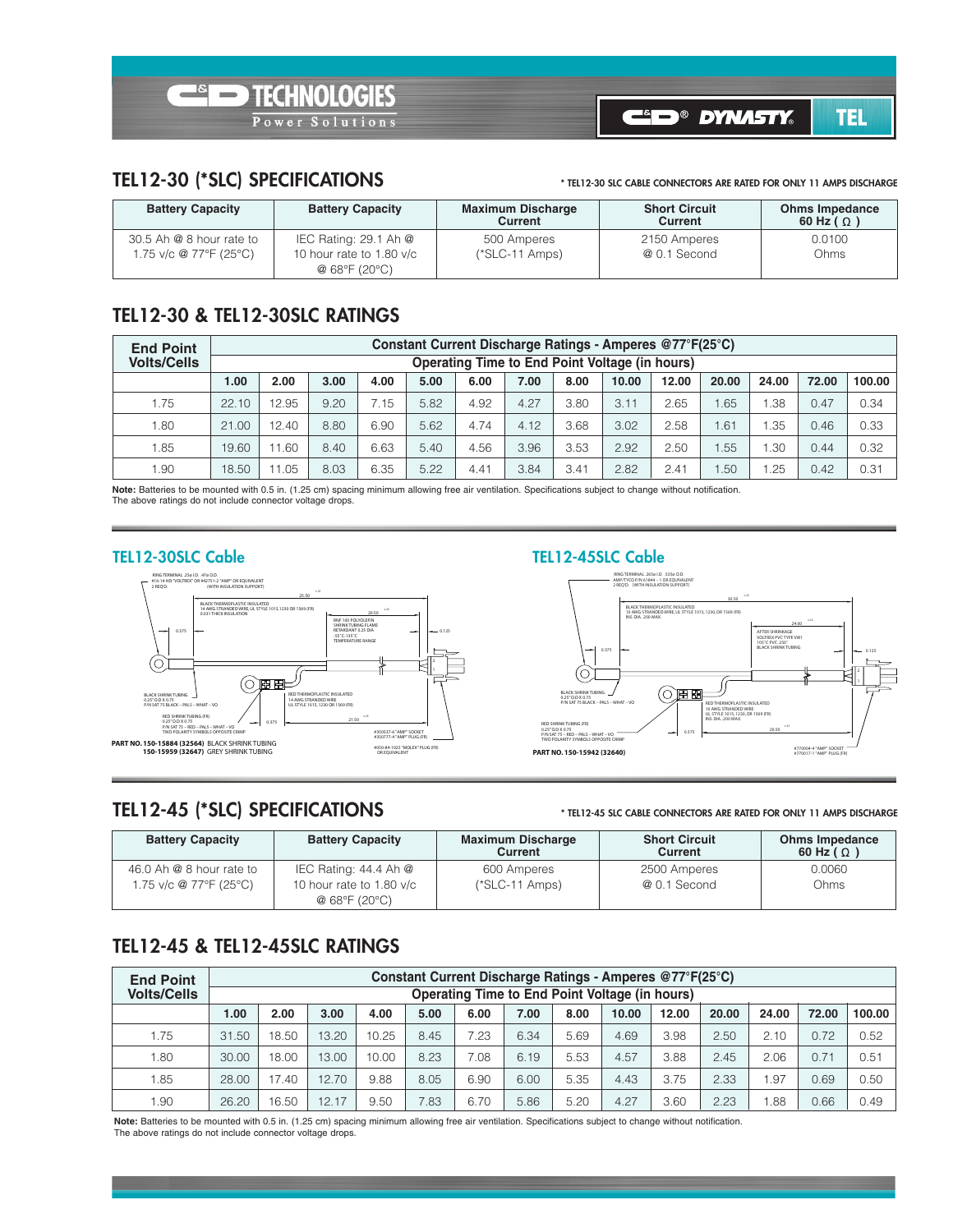

#### **TEL12-70 SPECIFICATIONS**

| <b>Battery Capacity</b>                          | <b>Battery Capacity</b>                                              | <b>Maximum Discharge</b><br>Current | <b>Short Circuit</b><br>Current | <b>Ohms Impedance</b><br>60 Hz ( $\Omega$ ) |
|--------------------------------------------------|----------------------------------------------------------------------|-------------------------------------|---------------------------------|---------------------------------------------|
| 69 Ah @ 8 hour rate to<br>1.75 v/c @ 77°F (25°C) | IEC Rating: 67.2 Ah $@$<br>10 hour rate to 1.80 v/c<br>@ 68°F (20°C) | 800 Amperes                         | 3100 Amperes<br>@ 0.1 Second    | 0.0050<br>Ohms                              |

#### **TEL12-70 RATINGS**

| <b>End Point</b>   | Constant Current Discharge Ratings - Amperes @77°F(25°C) |       |       |       |       |       |                                                |      |       |       |       |       |       |        |
|--------------------|----------------------------------------------------------|-------|-------|-------|-------|-------|------------------------------------------------|------|-------|-------|-------|-------|-------|--------|
| <b>Volts/Cells</b> |                                                          |       |       |       |       |       | Operating Time to End Point Voltage (in hours) |      |       |       |       |       |       |        |
|                    | 1.00                                                     | 2.00  | 3.00  | 4.00  | 5.00  | 6.00  | 7.00                                           | 8.00 | 10.00 | 12.00 | 20.00 | 24.00 | 72.00 | 100.00 |
| 1.75               | 46.80                                                    | 27.50 | 19.83 | 15.55 | 12.86 | 11.00 | 9.64                                           | 8.64 | 7.10  | 6.01  | 3.75  | 3.15  | 1.08  | 0.78   |
| 1.80               | 44.50                                                    | 26.80 | 19.20 | 14.95 | 12.30 | 10.58 | 9.29                                           | 8.38 | 6.92  | 5.86  | 3.66  | 3.08  | 1.06  | 0.77   |
| 1.85               | 41.80                                                    | 25.50 | 18.30 | 14.25 | 11.90 | 10.20 | 9.00                                           | 8.05 | 6.60  | 5.59  | 3.53  | 2.98  | 1.03  | 0.75   |
| 1.90               | 39.50                                                    | 24.20 | 17.30 | 13.63 | 11.30 | 9.70  | 8.57                                           | 7.73 | 6.40  | 5.42  | 3.43  | 2.88  | 0.98  | 0.71   |

**Note:** Batteries to be mounted with 0.5 in. (1.25 cm) spacing minimum allowing free air ventilation. Specifications subject to change without notification. The above ratings do not include connector voltage drops.

#### **TEL12-80 (\*SLC) SPECIFICATIONS**

#### **\* TEL12-80 SLC CABLE CONNECTORS ARE RATED FOR ONLY 30 AMPS DISCHARGE**

| <b>Battery Capacity</b> | <b>Battery Capacity</b>                                  | <b>Maximum Discharge</b><br>Current | <b>Short Circuit</b><br><b>Current</b> | <b>Ohms Impedance</b><br>60 Hz ( $\Omega$ ) |
|-------------------------|----------------------------------------------------------|-------------------------------------|----------------------------------------|---------------------------------------------|
| 79 Ah @ 8 hour rate to  | IEC Rating: 77.5 Ah @                                    | 800 Amperes                         | 3300 Amperes                           | 0.0040                                      |
| 1.75 v/c @ 77°F (25°C)  | 10 hour rate to 1.80 v/c<br>@ $68^{\circ}F(20^{\circ}C)$ | $(*SLC-30 \, Amps)$                 | @ 0.1 Second                           | Ohms                                        |

#### **TEL12-80 & TEL12-80SLC RATINGS**

| <b>End Point</b>   | Constant Current Discharge Ratings - Amperes @77°F(25°C) |                                                |       |       |       |       |       |      |       |       |       |       |       |        |  |  |
|--------------------|----------------------------------------------------------|------------------------------------------------|-------|-------|-------|-------|-------|------|-------|-------|-------|-------|-------|--------|--|--|
| <b>Volts/Cells</b> |                                                          | Operating Time to End Point Voltage (in hours) |       |       |       |       |       |      |       |       |       |       |       |        |  |  |
|                    | 1.00                                                     | 2.00                                           | 3.00  | 4.00  | 5.00  | 6.00  | 7.00  | 8.00 | 10.00 | 12.00 | 20.00 | 24.00 | 72.00 | 100.00 |  |  |
| 1.75               | 53.80                                                    | 31.50                                          | 22.60 | 17.50 | 14.50 | 12.50 | 11.00 | 9.88 | 8.14  | 6.92  | 4.40  | 3.68  | .26   | 0.92   |  |  |
| 1.80               | 51.10                                                    | 29.80                                          | 21.60 | 16.95 | 14.00 | 12.15 | 10.69 | 9.56 | 7.85  | 6.70  | 4.28  | 3.59  | .24   | 0.90   |  |  |
| 1.85               | 47.00                                                    | 27.50                                          | 20.30 | 16.13 | 13.40 | 11.58 | 10.26 | 9.13 | 7.50  | 6.35  | 4.11  | 3.45  | 1.19  | 0.87   |  |  |
| 1.90               | 43.00                                                    | 25.40                                          | 18.50 | 15.00 | 12.50 | 10.80 | 9.50  | 8.50 | 6.95  | 5.93  | 3.88  | 3.29  | 1.14  | 0.83   |  |  |

**Note:** Batteries to be mounted with 0.5 in. (1.25 cm) spacing minimum allowing free air ventalation. Specifications subject to change without notification. The above ratings do not include connector voltage drops.

#### **TEL12-80SLC Cable**



**ART NO. 150-15942 (32640)**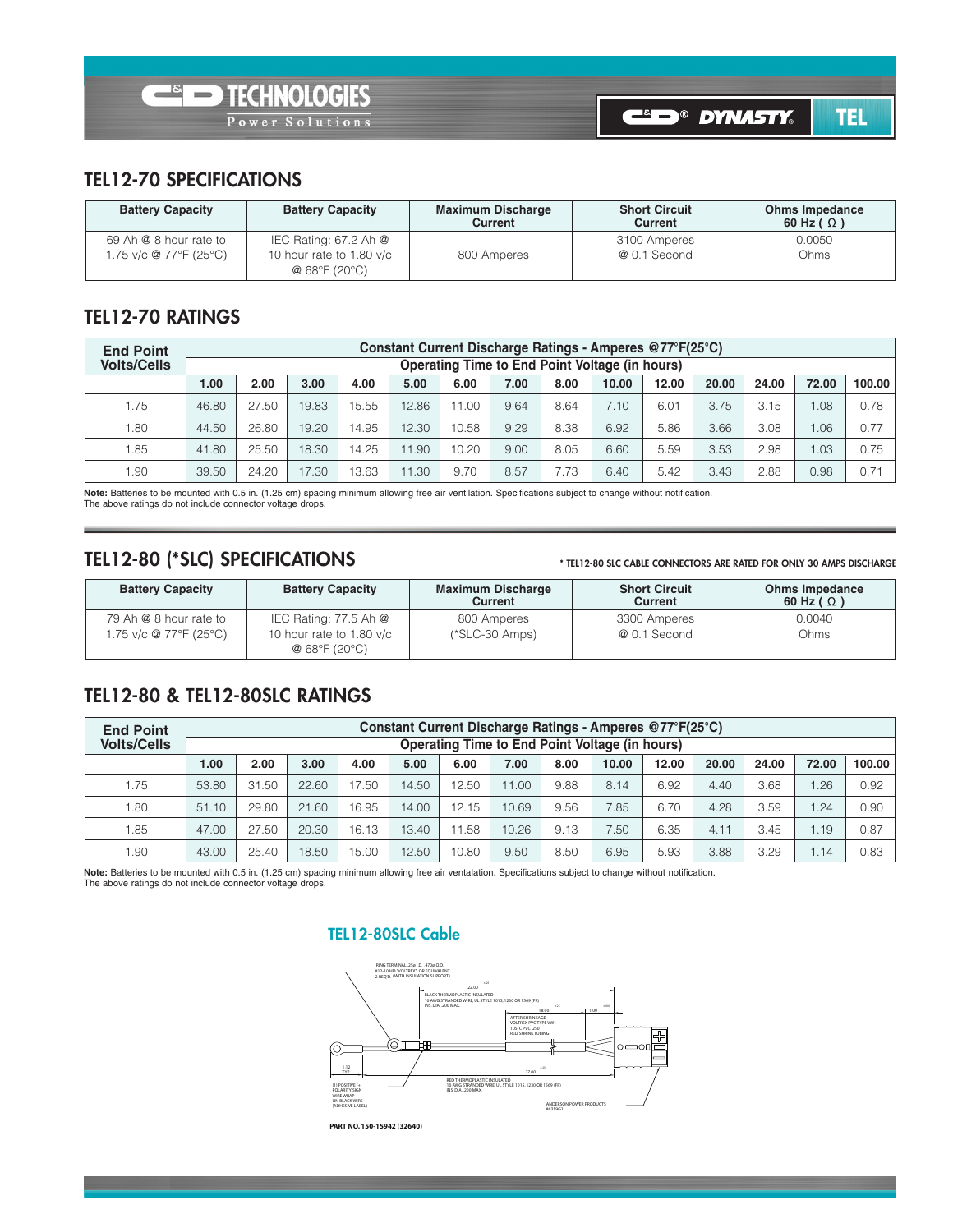#### **TEL12-90 SPECIFICATIONS**

| <b>Battery Capacity</b>                          | <b>Battery Capacity</b>                                             | <b>Maximum Discharge</b><br>Current | <b>Short Circuit</b><br>Current | <b>Ohms Impedance</b><br>60 Hz ( $\Omega$ ) |
|--------------------------------------------------|---------------------------------------------------------------------|-------------------------------------|---------------------------------|---------------------------------------------|
| 88 Ah @ 8 hour rate to<br>1.75 v/c @ 77°F (25°C) | IEC Rating: 85.5Ah @<br>10 hour rate to 1.80 $v/c$<br>@ 68°F (20°C) | 800 Amperes                         | 3600 Amperes<br>@ 0.1 Second    | 0.0035<br>Ohms                              |

### **TEL12-90 RATINGS**

| <b>End Point</b>   |       |       |       |       |       |       |                                                |       |       | Constant Current Discharge Ratings - Amperes @77°F(25°C) |       |       |       |        |
|--------------------|-------|-------|-------|-------|-------|-------|------------------------------------------------|-------|-------|----------------------------------------------------------|-------|-------|-------|--------|
| <b>Volts/Cells</b> |       |       |       |       |       |       | Operating Time to End Point Voltage (in hours) |       |       |                                                          |       |       |       |        |
|                    | 1.00  | 2.00  | 3.00  | 4.00  | 5.00  | 6.00  | 7.00                                           | 8.00  | 10.00 | 12.00                                                    | 20.00 | 24.00 | 72.00 | 100.00 |
| 1.75               | 60.00 | 34.80 | 25.00 | 19.75 | 16.20 | 13.95 | 12.26                                          | 10.95 | 9.08  | 7.79                                                     | 5.00  | 4.21  | .44   | .04    |
| 1.80               | 57.00 | 33.00 | 24.00 | 19.00 | 15.60 | 13.42 | 1.86                                           | 10.56 | 8.80  | 7.58                                                     | 4.89  | 4.13  | 1.42  | .03    |
| 1.85               | 53.30 | 31.40 | 22.80 | 18.00 | 15.00 | 12.77 | 11.30                                          | 10.10 | 8.44  | 7.23                                                     | 4.67  | 3.96  | 1.37  | 0.99   |
| 1.90               | 49.50 | 29.85 | 21.67 | 17.13 | 14.20 | 12.13 | 10.64                                          | 9.50  | 7.90  | 6.73                                                     | 4.34  | 3.69  | 1.26  | 0.92   |

Note: Batteries to be mounted with 0.5 in. (1.25 cm) spacing minimum allowing free air ventilation. Specifications subject to change without notification. The above ratings do not include connector voltage drops.

### **TEL12-105F/FS SPECIFICATIONS**

| <b>Battery Capacity</b> | <b>Battery Capacity</b>                                    | <b>Maximum Discharge</b><br>Current | <b>Short Circuit</b><br>Current | <b>Ohms Impedance</b><br>60 Hz ( $\Omega$ ) |
|-------------------------|------------------------------------------------------------|-------------------------------------|---------------------------------|---------------------------------------------|
| 100 Ah @ 8 hour rate to | IEC Rating: 98.1 Ah $@$                                    |                                     | 4000 Amperes                    | 0.0034                                      |
| 1.75 v/c @ 77°F (25°C)  | 10 hour rate to 1.80 $v/c$<br>@ $68^{\circ}F(20^{\circ}C)$ | 800 Amperes                         | @ 0.1 Second                    | Ohms                                        |

# **TEL12-105F/FS RATINGS**

| <b>End Point</b>   |       | Constant Current Discharge Ratings - Amperes @77°F(25°C) |       |       |       |       |       |       |       |       |       |       |       |        |
|--------------------|-------|----------------------------------------------------------|-------|-------|-------|-------|-------|-------|-------|-------|-------|-------|-------|--------|
| <b>Volts/Cells</b> |       | Operating Time to End Point Voltage (in hours)           |       |       |       |       |       |       |       |       |       |       |       |        |
|                    | 00.1  | 2.00                                                     | 3.00  | 4.00  | 5.00  | 6.00  | 7.00  | 8.00  | 10.00 | 12.00 | 20.00 | 24.00 | 72.00 | 100.00 |
| 1.75               | 66.30 | 38.80                                                    | 28.20 | 22.30 | 18.50 | 15.90 | 14.00 | 12.48 | 10.20 | 8.68  | 5.45  | 4.60  | 1.64  | l.19   |
| 1.80               | 64.70 | 38.10                                                    | 27.80 | 21.90 | 18.20 | 15.65 | 13.77 | 12.30 | 10.00 | 8.54  | 5.36  | 4.53  | 1.60  | i.16   |
| 1.85               | 61.30 | 36.60                                                    | 26.80 | 21.20 | 17.60 | 15.20 | 13.30 | 11.88 | 9.75  | 8.26  | 5.18  | 4.37  | 1.54  | 1.12   |
| 1.90               | 55.10 | 33.30                                                    | 24.50 | 19.40 | 16.20 | 13.90 | 12.20 | 10.91 | 9.00  | 7.67  | 4.80  | 4.04  | 1.42  | .03    |

Note: Batteries to be mounted with 0.3 in. (0.75 cm) spacing minimum allowing free air ventilation. Specifications subject to change without notification. The above ratings do not include connector voltage drops.

#### **TEL12-125 SPECIFICATIONS**

| <b>Battery Capacity</b>                           | <b>Battery Capacity</b>                                                            | <b>Maximum Discharge</b><br><b>Current</b> | <b>Short Circuit</b><br>Current | <b>Ohms Impedance</b><br>60 Hz ( $\Omega$ ) |
|---------------------------------------------------|------------------------------------------------------------------------------------|--------------------------------------------|---------------------------------|---------------------------------------------|
| 127 Ah @ 8 hour rate to<br>1.75 v/c @ 77°F (25°C) | IEC Rating: 123 Ah @<br>10 hour rate to 1.80 $v/c$<br>@ $68^{\circ}F(20^{\circ}C)$ | 800 Amperes                                | 5000 Amperes<br>@ 0.1 Second    | 0.0023<br>Ohms                              |

#### **TEL12-125 RATINGS**

| <b>End Point</b>   |       | Constant Current Discharge Ratings - Amperes @77°F(25°C) |       |       |       |       |       |       |       |       |       |       |       |        |
|--------------------|-------|----------------------------------------------------------|-------|-------|-------|-------|-------|-------|-------|-------|-------|-------|-------|--------|
| <b>Volts/Cells</b> |       | Operating Time to End Point Voltage (in hours)           |       |       |       |       |       |       |       |       |       |       |       |        |
|                    | 1.00  | 2.00                                                     | 3.00  | 4.00  | 5.00  | 6.00  | 7.00  | 8.00  | 10.00 | 12.00 | 20.00 | 24.00 | 72.00 | 100.00 |
| 1.75               | 87.50 | 49.00                                                    | 36.00 | 28.40 | 23.60 | 20.20 | 17.64 | 15.75 | 12.80 | 10.83 | 6.74  | 5.68  | 2.01  | .46    |
| 1.80               | 82.50 | 47.25                                                    | 34.67 | 27.50 | 22.70 | 19.50 | 17.00 | 15.19 | 12.40 | 10.58 | 6.60  | 5.58  | 1.97  | .43    |
| 1.85               | 77.00 | 44.00                                                    | 32.50 | 26.25 | 21.80 | 18.67 | 16.29 | 14.50 | 11.90 | 10.08 | 6.39  | 5.40  | 1.92  | . 40   |
| 1.90               | 71.00 | .50<br>41                                                | 30.67 | 24.30 | 20.20 | 17.20 | 15.10 | 13.40 | 11.03 | 9.42  | 6.00  | 5.08  | .82   | .32    |

Note: Batteries to be mounted with 0.5 in. (1.25 cm) spacing minimum allowing free air ventilation. Specifications subject to change without notification. The above ratings do not include connector voltage drops.